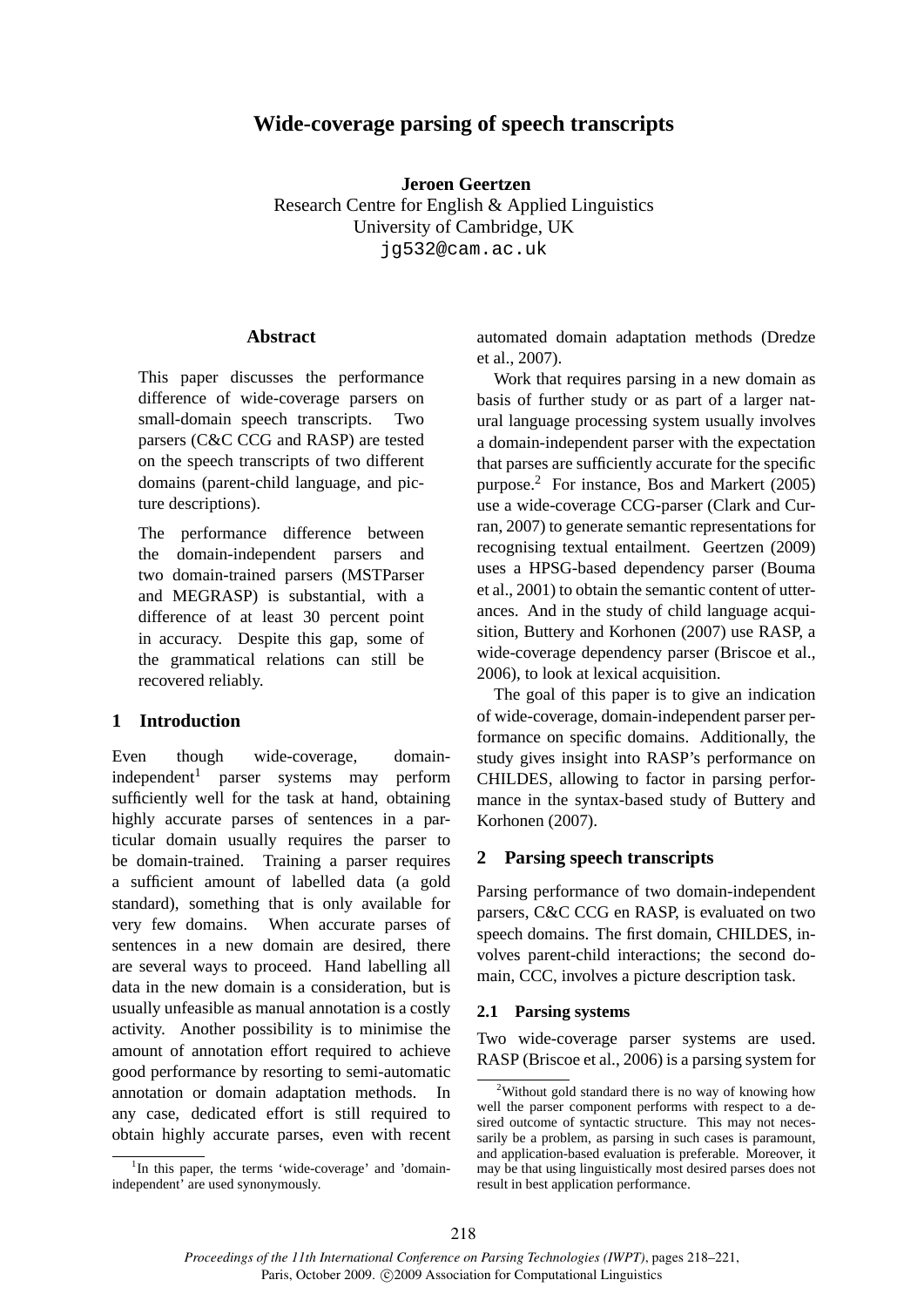English that utilises a manually-developed grammar and outputs grammatical dependency relations. The C&C CCG parser (Clark and Curran, 2007) is a parsing system that is based on an automatically extracted grammar from CCG-Bank and uses discriminative training. Both systems are able to output the exact set of dependency relations, and in a comparison on a 560-sentence test set used by Briscoe and Carroll (2006), Clark and Curran (2007) report a micro-averaged Fscore of 81.14 for the CCG parser, and 76.29 for RASP.<sup>3</sup> Both parsing systems utilise the Grammatical Relations (GR) annotation scheme proposed by Carroll et al. (1998). This scheme is intended to cater for parser evaluation, and extends the dependency structure based method of evaluation proposed by Lin (1998). For the parentchild interaction domain both parsing systems are compared with two syntactic dependency parsers that were specifically trained for CHILDES transcripts: MEGRASP (Sagae et al., 2007) and MSTparser (McDonald et al., 2005).

## **2.2 Speech phenomena**

As CCC and CHILDES transcripts are describing spoken language, they contain various markers that encode speech phenomena, particularly disfluencies (e.g. filled pauses, partial words, false starts, repetitions) and speech repairs (e.g. retractions and corrections). Prior to parser evaluation, such disfluencies have been deleted from the transcripts, which slightly improves parser performance for all systems mentioned. Similar performance improvements are also reported in studies that address the effect of deletion of repairs and fillers on parsing (e.g. Charniak and Johnson (2001); Lease and Johnson (2006)).

## **2.3 CHILDES data**

The major part of the evaluation is based on the parsing of parent-child interactions from the CHILDES database (MacWhinney, 2000). A large portion of CHILDES transcripts was recently parsed with a domain-specific parser (Sagae et al., 2007), allowing more reliable systematic studies of syntactic development in child language acquisition. Sagae et al. also released their gold standard data, allowing others to train and evaluate other parser systems.

The gold standard data uses a GR scheme that is based on that of Carroll et al. (1998) but that differs in two respects: the scheme is extended to suit the specific need of the child language research community (cf. (Sagae et al., 2004)), and the scheme does not extensively and explicitly use the GR hierarchy.

To compare parsing performance, a mapping from RASP GRs to CHILDES GRs was manually constructed, containing 75 rules that involve the label and optional restrictions on the word or POS-tag of the head or dependent.

# **3 Parser evaluation**

## **3.1 Measures**

System performance is reported with accuracy measures for labelled and unlabelled dependencies resulting from 15-fold cross-validation.<sup>4</sup> The performance on each grammatical relation is expressed by precision, recall, and  $F_1$ -score. Punctuation has been excluded.

## **3.2 CHILDES**

The gold-standard used for evaluation is based on 15 (out of 20) files in the Eve section of the Brown corpus. The annotations that are available were made with the CHILDES GR scheme, for which an inter-annotator percentage agreement of 96.5%  $(N = 2)$  has been reported by Sagae et al. (2004). From all manually annotated utterances initially available, duplicates, those with less than three tokens (about 30% of all), and those with missing or incomplete parses (1% of all) were removed, resulting in a set of 14.137 sentences, comprising 93,594 tokens with 4.5 tokens per utterance on average.

The performance scores that are obtained when the parsing systems are compared against the goldstandard are listed in the upper part of Table 1.

As can be seen from the accuracy scores, MEGRASP and the MSTParser perform with more than 30 percent point accuracy considerably better than the domain-independent parsers. However, the list of performance scores for each of the grammatical relations in Table 2 shows that some relations can be recovered with acceptable

<sup>&</sup>lt;sup>3</sup>It should be remarked that such cross-formalism comparisons are difficult in nature. In this case, training data were different (RASP is not tuned to newspaper text), and CCG utilises a lexicalised parsing model where RASP does not.

<sup>&</sup>lt;sup>4</sup>The exception being the MEGRASP, for which because of computation problems the full gold standard was used (7% larger than the other training sets), resulting in somewhat higher scores than expected with cross-validation.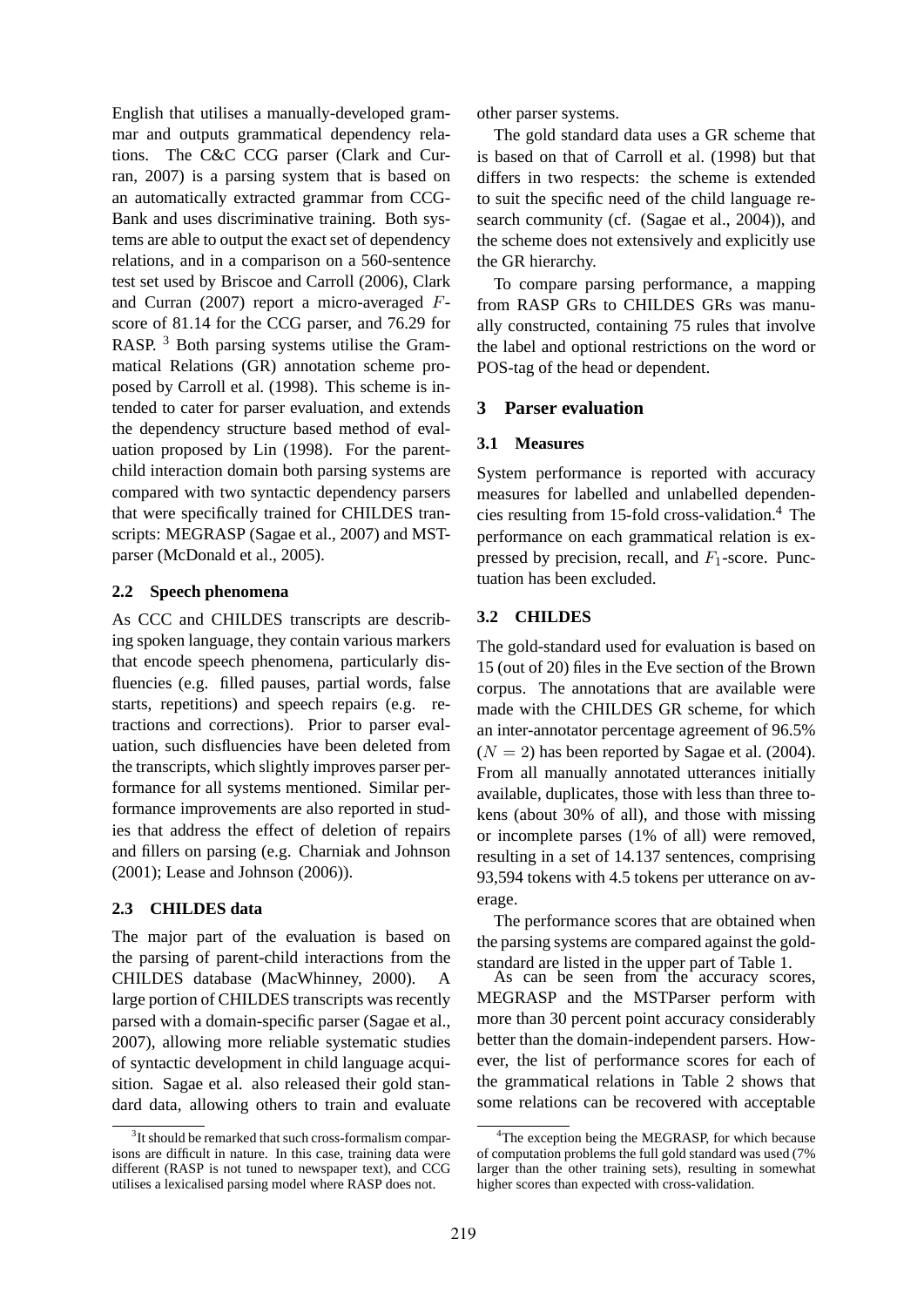Table 1: Parsing accuracy scores.

| <b>CHILDES</b>   | labelled | unlabelled |
|------------------|----------|------------|
| <b>RASP</b>      | 60.1     | 69.2       |
| CCG parser       | 39.1     | 66.5       |
| <b>MSTParser</b> | 93.8     | 95.4       |
| <b>MEGRASP</b>   | 90.7     | 93.5       |
| <b>CCC</b>       | labelled | unlabelled |
|                  |          |            |
| <b>RASP</b>      | 66.7     | 72.3       |

 $F_1$ -scores, such as auxiliaries, determiners, subjects, and objects of prepositions.<sup>5</sup>

#### **3.3 CCC**

The Cambridge Cookie-theft Corpus (CCC, TO APPEAR, 2010) contains audio-recorded monologues of 196 subjects that were asked to fully describe a scene in a picture. As a result, the domain is small, but at the same time, sentence boundaries are difficult to indicate. From this corpus of 5,628 intonational phrases, a small evaluation set of 80 phrases has been manually annotated  $6$ with GRs. The performance scores for each of the parsers is listed in the lower part of Table 1. Accuracy scores are higher than those for CHILDES, and the difference in labelled accuracy between the domain-independent parsers is less than with CHILDES. Due to space restrictions it is not possible to present performance on individual GRs, but the GRs that are most reliably recovered are similar to those mentioned in Section 3.2.

#### **4 Considerations**

In the work reported here, performance of domainindependent parsers on narrow domains was calculated for two domains. The availability of more domain-specific datasets with manually supervised GR annotations would allow a better generalisation of parser performance. Unfortunately, datasets with manually verified annotations that use the same set of syntactic dependencies are rare.

The CHILDES figures show that the performance difference between domain-independent and domain-trained parsers is big. It should be noted that these results are obtained from speech, which is usually less syntactically well-formed than written language. For the speech data analysed, RASP performs better than the CCG parser, whereas Clark and Curran (2007) have shown that the CCG parser outperforms RASP on written text. To better explain this difference, it would be insightful to compare the confusion matrices of GR assignments. This would allow assessment on how the domain-independent parser errors compare to the domain-trained parser errors.

The mapping from RASP GRs to CHILDES GRs that was constructed is exhaustive, but there is still room for fine-tuning and more refined mappings, gaining up to about 2% accuracy by estimate.

## **5 Conclusions and future work**

This paper has provided performance scores of wide-coverage parsers applied to narrow domain spoken language transcripts to assess the performance gap with domain-trained parsers. This gap appears to be considerable (more than 30 percent point for CHILDES), but a subset of GRs can still be recovered with fair accuracy.

We have not yet dealt with comparing domain-independent and domain-trained parser errors, which may provide additional insight into the strengths and weaknesses of wide-coverage parsers for narrow use.

#### **Acknowledgements**

This work is supported by UK EPSRC Grant EP/F030061/1.

#### **References**

- Bos, J. and Markert, K. (2005). Recognising textual entailment with logical inference. In *Proceedings of the HLT and EMNLP conference*, pages 628–635.
- Bouma, G., van Noord, G., and Malouf, R. (2001). Alpino: Wide-coverage computational analysis of dutch. In *Proceedings of the CLIN 2000*, pages 45–59.
- Briscoe, T. and Carroll, J. (2006). Evaluating the accuracy of an unlexicalized statistical parser on the PARC depbank. In *Proceedings of the COL-ING/ACL on Main conference poster sessions*, pages 41–48.

<sup>5</sup>MSTParser scores did not fit in the table, but largely correspond in distributional characteristics, and are available upon request.

 $6$ Not with multiple coders yet, but percentage agreement for dependency annotation typically varies from 93-98%.